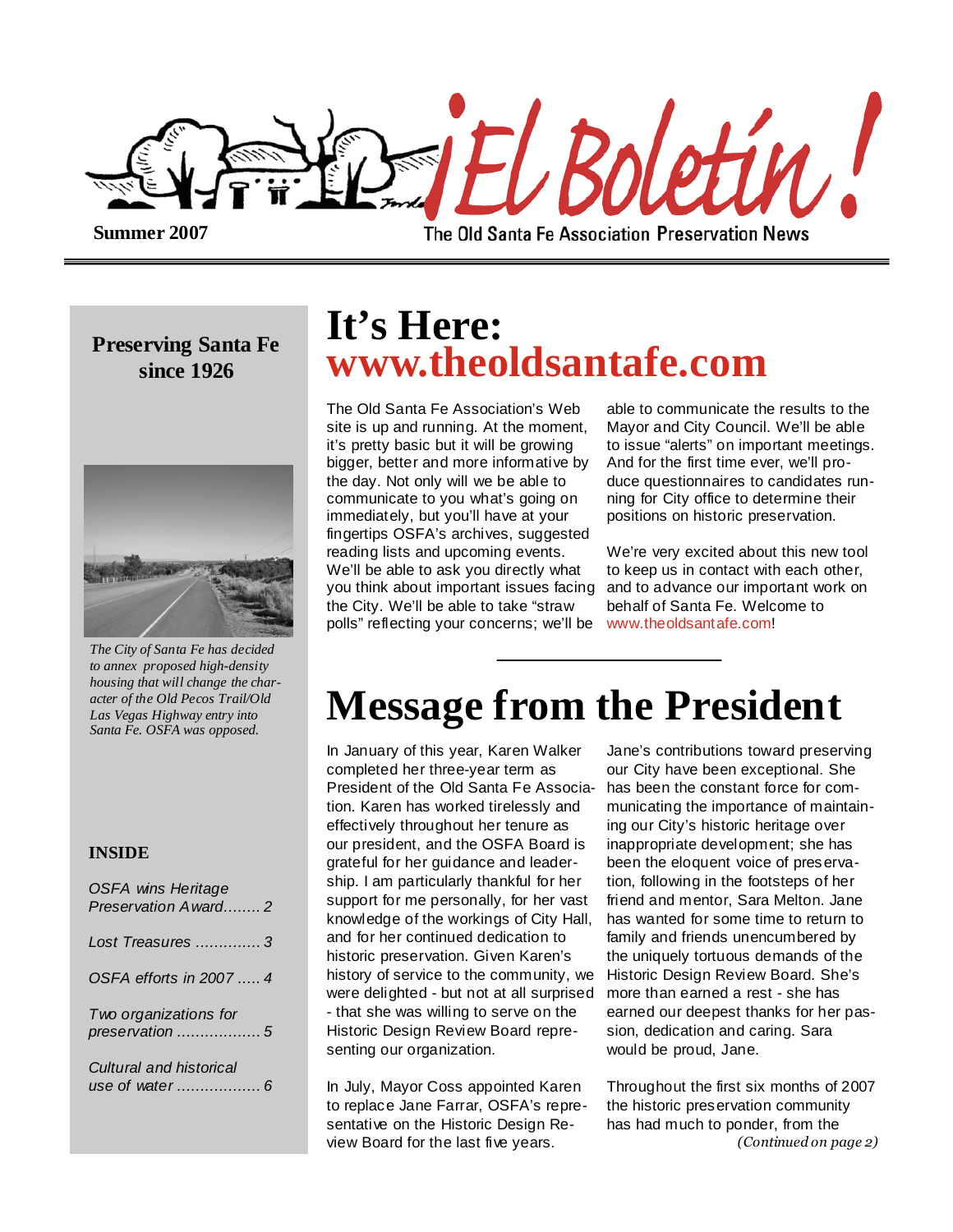the tireless preservation efforts of our past Board member. OSFA is also honored to be the first recipient.

OSFA presented Cecilia Rios with our first annual Cultural Preservation Award in recognition of her devoted

# **OSFA Wins Award**

On May 17, Santa Feans gathered to recognize those citizens and organizations that contributed to local preservation efforts over the past year. Held at the historic Paloheimo Estate on

Acequia Madre, Heritage Preservation Awards were given to individuals and

groups that contributed to the protection of the City's architectural patrimony.

The City of Santa Fe presented the Old Santa Fe Association with the first-ever Sara Melton Award, created in the memory of the



*HDRB Vice-Chair Cecilia Rios and OSFA President Marilyn Bane at the Heritage Preservation Awards.* 

late preservationist. The award recognizes the highest achievements in preserving Santa Fe's historic character. OSFA is delighted that the City chose Mayor's Award. After nearly three decades of working with those who restore, renovate, or build additions to historic buildings, he is retiring. His expertise and depth of

(Continued on page 3)

received the

Downtown Vision Plan to the recent reorganization of the City's departments and services to the new development on Old Las Vegas Highway and Old Pecos Trail. Message (Continued from page 1)

to establish an award that recognizes

If it's happening in Santa Fe, it's a safe bet the Old Santa Fe Association is involved one way or another.

Most often it's in an official capacity – members of our Board are active at every level of City government. We appear and testify at the various commissions, boards and committees that make the important recommendations and decisions that affect our City and our lives. Informally, we meet on an ongoing basis with the Mayor, City Councilors, City Manager, Planning and Land Use Director, etc. to gain information, to clarify issues and to register our concerns. Largely as a

result of these efforts, we've had a fair number of successes to report, which you can see reflected in the pages of this newsletter.

I assure you that, in 2007 and beyond, the Old Santa Fe Association will continue in our tradition of proactive City involvement on your behalf.

Meanwhile, I am proud to be your new President, and I hope you will continue your support of our organization this year and in the years ahead. If there are questions you have about OSFA, committees you'd like to join or suggestions you'd like to offer, please feel free to call me at 984-8428.

Warmly,

Marilyn Bane, President

*The Sara Melton Award recognizes the highest achievements in preserving Santa Fe's historic character.* 

*"...the Old Santa Fe Association will continue our tradition of proactive City*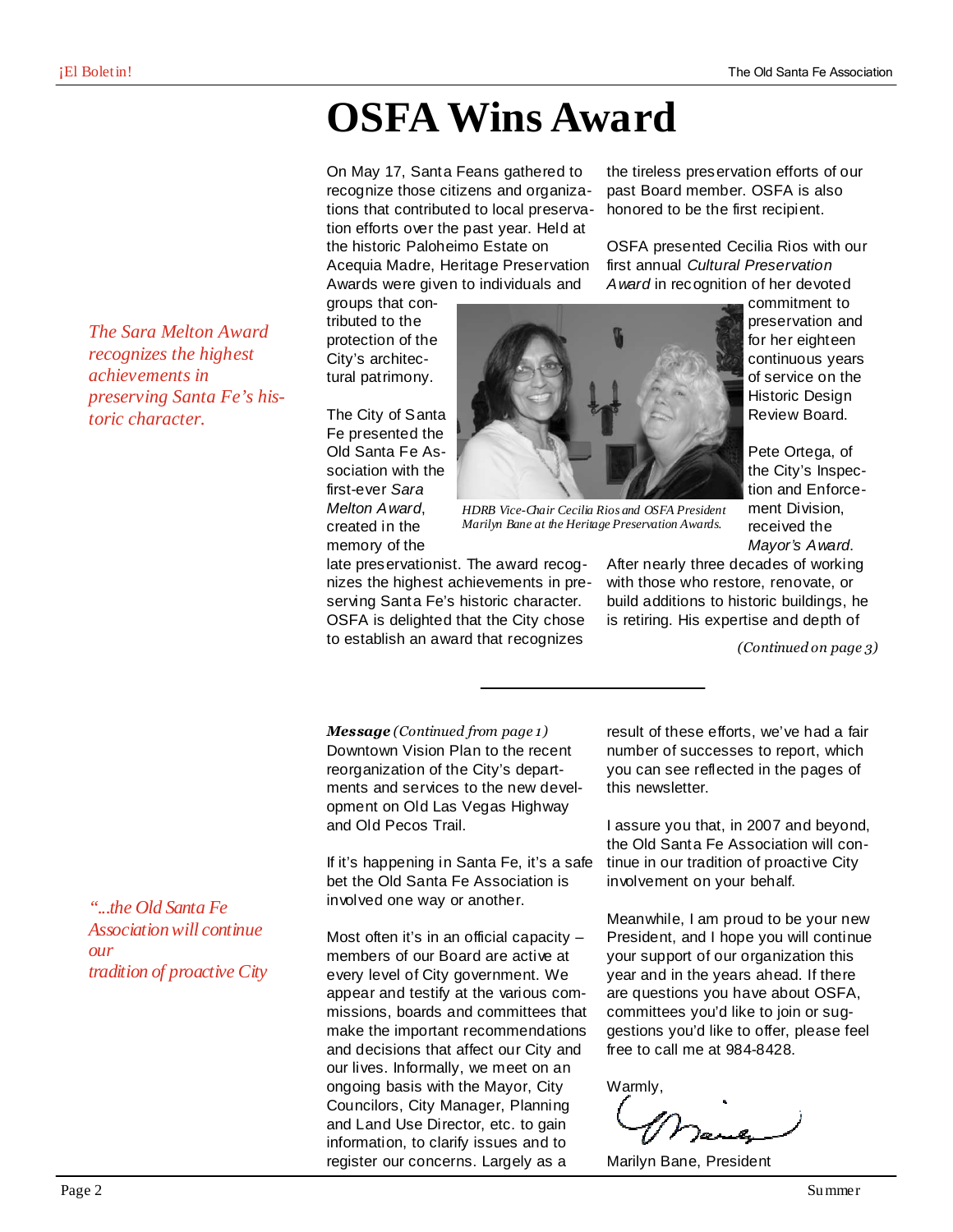experience will be difficult to replace. Awards (Continued from page 2)

An archaeological award was given to Cordelia Snow for her research on his-

toric documents related to the downtown area. Cordelia has probably found, read and translated more Spanish documents about downtown Santa Fe than most scholars.



*Cecilia Rios celebrates her Cultural Preservation Award from OSFA with her sisters.* 

# **Lost Treasures**

Santa Fe has lost three strong champions for preservation in 2007. OSFA valued the contributions of these hardworking individuals in protecting our City's historic fabric and ambience, but also thought of them as good friends. On the one-year anniversary of her death, OSFA members also took the time to remember the unparalleled efforts of Sara Melton to preserve our City's unique charm.

**Sam Ballen**, owner of the La Fonda Hotel and a lifetime member of OSFA,



died in February after living in Santa Fe for 40 years. Sam bought La Fonda in 1967 and steadfastly preserved its historic flavor.

In addition to his concern with protecting Santa Fe's patrimony, he and his

wife, Ethel, supported many of our community's nonprofit organizations. Sam was actively involved with our local museums and cultural events, helping all in whatever way he could. In 2006, he shared his vision for the Santa Fe of 2031, worrying that the town would become more an image of Sedona or Scottsdale. His hope was that in 2031 "Santa Fe will remain Santa Fe."

**Olivia Tsosie**, a former OSFA president and Village of Agua Fria activist,

also died in February. Oliva moved to Agua Fria in 1953 and cared for the character of her neighborhood and Santa Fe ever after. She was knowledgeable in land use, water, environmental, govern-



mental and social justice issues. Those (Continued on page 5)



*Jan Wisniewski (OSFA), Jane Farrar (HDRB) and Rad Acton (OSFA) at the Heritage Preservation Awards ceremony.* 



*Pete Ortega (center), with his wife, receives the Mayor's Award from Jack Hiatt, Acting Director of Planning and Land Use.* 

### **MAYOR AND CITY COUNCIL**

| Mayor David Coss              | 988-7373 |
|-------------------------------|----------|
| <b>District 1</b>             |          |
| Patti Bushee                  | 982-1270 |
| <b>Chris Calvert</b>          | 992-8097 |
| <b>District 2</b>             |          |
| Karen Heldmeyer               | 982-3968 |
| Rebecca Wurzburger            | 982-6351 |
| <b>District 3</b>             |          |
| Miguel Chavez                 | 984-8125 |
| Carmichael Dominguez 955-6590 |          |
| District 4                    |          |
| Matthew Ortiz                 | 424-3930 |
| Ron Trujillo                  | 424-1791 |
|                               |          |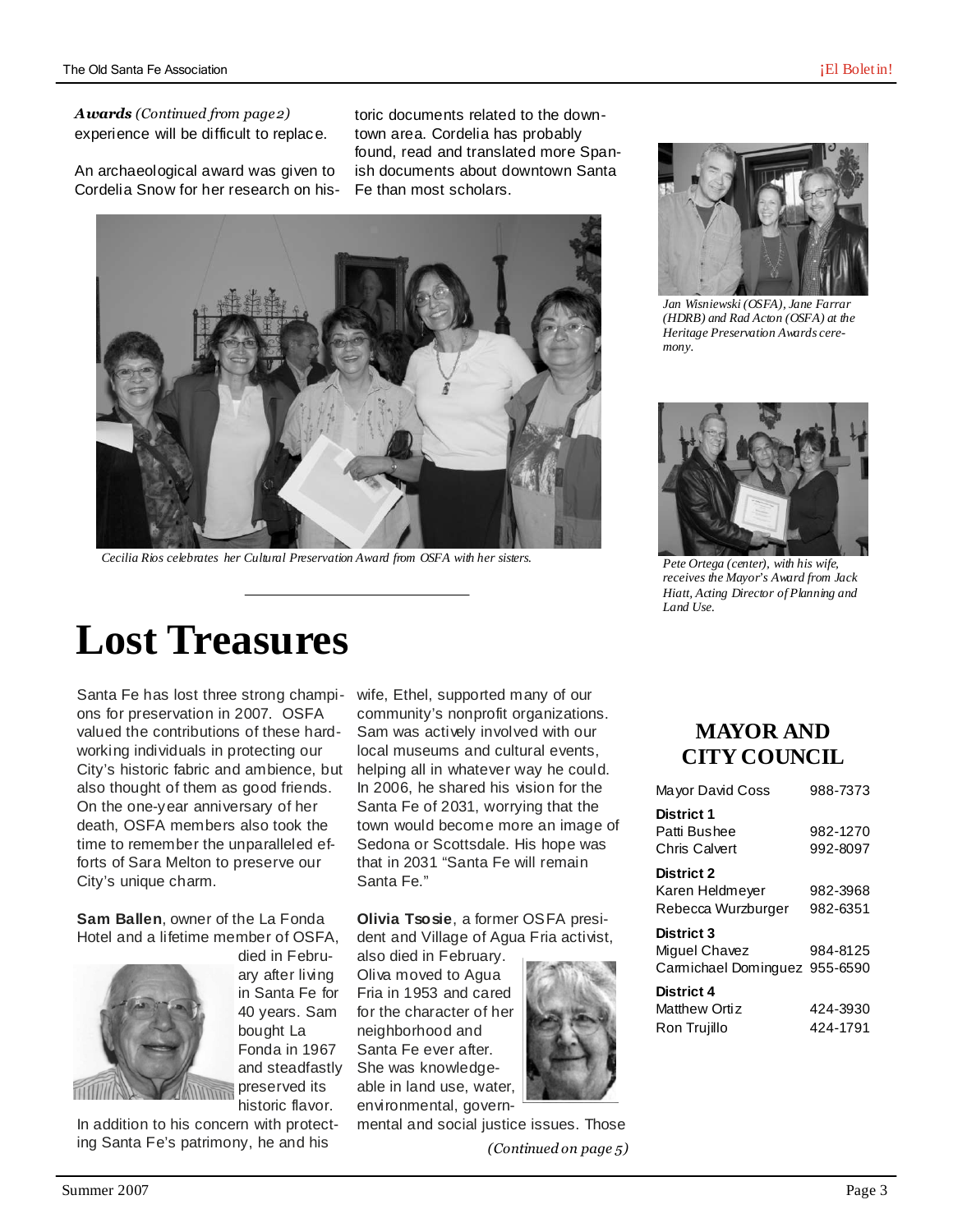# **OSFA Efforts in 2007**

#### **January**

- OSFA presses for "findings of fact" from the Historic Design Review Board (HDRB) to reduce number of appeals to City Council
- OSFA offers to subsidize an Historic Ordinance orientation for HDRB, staff and City Council members
- OSFA works with the HDRB to streamline OSFA receives Sara Melton Award from the the board's tasks by giving staff preliminary review decisions in routine cases
- OSFA advises on proposed development of St. Catherine's Indian School; registers concern over "benign neglect" of historic buildings
- OSFA Board approves purchase of Web site domain www.theoldsantafe.com

#### **February**

- OSFA Board welcomes new officers: Marilyn Bane, President; Tim Maxwell, Vice President; Richard Ellenberg, Secretary; Richard McCord, Treasurer
- OSFA asks school board for postponement of status review of Carlos Gilbert and Acequia Madre schools
- OSFA supports adoption of new State Codes prior to approving a green building code

#### **March**

- OSFA works to protect the Manderfield School by adding it to the state registry OSFA reviews preliminary architectural plans for the new County Courthouse
- OSFA requests inclusion of a member of the historic preservation community on the Convention & Tourist Bureau advisory committee
- OSFA Board members press for division status for the Historic Preservation Section at City Hall

#### **April**

- OSFA reviews model of the proposed Lensic Project with Jeff Seres and Alexis Girard; requests special meeting regarding height
- OSFA sponsors Rita Garcia as a candidate for OSFA attends meetings on Downtown Park La Reina in the Fiesta Court
- OSFA Board votes not to endorse the Downtown Vision Plan and petitions the City

Council not to adopt the plan without further refinement

- OSFA reaffirms our 10-year support for water in the Santa Fe River
- OSFA plans new Cultural Preservation Award to be given during Preservation Week

#### **May**

- HDRB, presents Cecilia Rios with OSFA's first Cultural Preservation Award during Preservation Week Awards ceremony
- OSFA meets with Jack Hiatt, Acting Director of Planning and Land Use, receives assurance that Historic Preservation Section will be a Division under new reorganization plans; volunteers to offer guidance and ideas about changes in the Historic Code, particularly on appeals and procedures
- OSFA Board votes to testify against proposed high-density housing near the Old Las Vegas Highway and Old Pecos Trail intersection, as it is the last remaining historic entry into Santa Fe
- OSFA supports retaining the footprint of one of the oldest stone walls in Santa Fe on Paseo de Peralta between Washington Avenue and Otero Street, while reducing the height for public safety purposes; repeats concerns that a negative outcome could set a dangerous precedent affecting all the walls, driveways and streets in our historic districts

#### **June**

- OSFA agrees to be a sponsor of the upcoming symposium "Liquid Assets: Using Water in the Arid Southwest" to be held in November
- OSFA sends letter to Cultural Properties Review Committee in support of putting Manderfield School on the historic register
- OSFA joins subcommittee to plan celebration of the 50th Anniversary of the Historic Ordinance in October
- and Shuttle Opportunities, presses for comprehensive marketing plan to include discounted parking rates for locals

*OSFA successfully works to upgrade the City Historic Preservation Section to a Division.* 

*OSFA petitions City Council to not adopt Downtown Vision Plan.* 

*OSFA receives Sara Melton Preservation Award.* 

*OSFA votes to protest high-density housing near the Old Las Vegas Highway and Old Pecos Trail intersection.*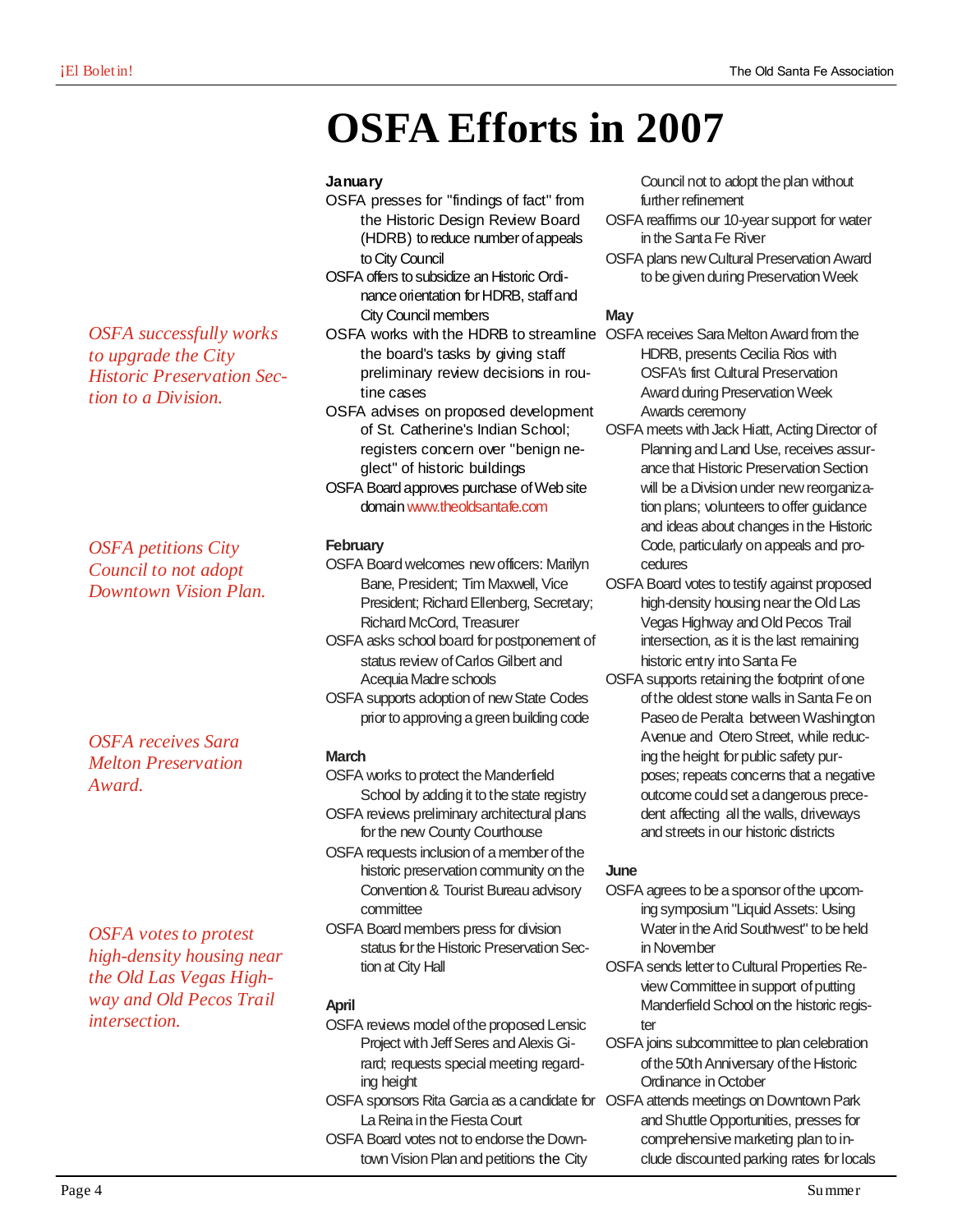interests were global, too, and she was a worldwide traveler. She frequently shared dispatches on local and world affairs with friends, acquaintances and those in the preservation community. As a friend described her, she was "100 percent world citizen and 100 percent local citizens." Treasures (Continued from page 3)

#### **Ransom Reynolds**,

well-known insurance executive and member of many local organizations, died in August. Though raised in California, he made Santa Fe his home in 1970. An active citi-



zen, Ransom contributed to many charities and actively worked in hospice care. He served as OSFA President in the mid-1970s.

**Sara Melton** died in 2006 but her spirit is not forgotten by the Old Santa Fe Association. A tireless advocate for preserving our City, her work influenced the fundamental elements of our organization's goals today. Unlike citizens who merely appreciate Santa Fe's charm, Sara fought ferociously to protect it. Her encyclopedic knowledge of buildings, issues, neighborhoods, history, and zoning is irreplaceable. She had officially been declared an "asset" by the OSFA Board of Directors.

### **Old Santa Fe Association; Historic Santa Fe Foundation: Organizations with the Same Goal — Historic Preservation**

**The Old Santa Fe Association** is a 501(c)4 nonprofit organization. As such, we are a policy-oriented, lobbying organization, and dues are not taxdeductible. (Unless you're a business, in which case the expense can be deducted as advertising/promotion.) Our 80-year old mission is "To promote the prosperity and welfare of the City and County of Santa Fe and their inhabitants, to preserve and maintain the ancient landmarks, historical structures and traditions of Old Santa Fe and to guide their growth and development in such a way as to promote that unique charm and distinction, born of age, culture, tradition and environment, which are the priceless assets and heritage of Santa Fe. " For further in-(Continued on page 6)

#### **OSFA Contacts**

Marilyn Bane, President 984-8428

Tim Maxw ell, Vice President 820-1299

Richard Ellenberg, Secretary 992-1396

Richard McCord, Treasurer 982-4781

#### **Directors**

Rad Acton Randall Bell Philip Crump Deanna Einspahr Bob Jones Ann Lacy Maurice Lierz Bill Loeb Joanne McCarthy Wayne Nichols Jane Petchesky Tom Spray Karen Walker Mac Watson Ted Williams

#### **Ex-Officio**

Eric Blinman, Ph.D. Department of Cultural Affairs

Graciela Tome, Chair Historic Santa Fe Foundation

Elaine Bergman, Executive Director Historic Santa Fe Foundation

Bernadette LeRouge Fiesta Council

### **If you haven't joined, now is a good time!**

|                     | THE OLD SANTA FE ASSOCIATION<br>P.O. Box 1055, Santa Fe, NM 87504 | <b>Annual Membership Dues</b> |
|---------------------|-------------------------------------------------------------------|-------------------------------|
| <b>ANNUAL DUES:</b> | <b>NAME</b><br><b>ADDRESS</b>                                     |                               |
| Regular  \$25       |                                                                   |                               |
| Patron  \$50        |                                                                   | CITY/STATE                    |
| Business  \$50      |                                                                   |                               |
| Leader  \$100       |                                                                   |                               |
|                     | E-MAIL                                                            |                               |
| Thank you!          |                                                                   |                               |

-<del>-</del> ------